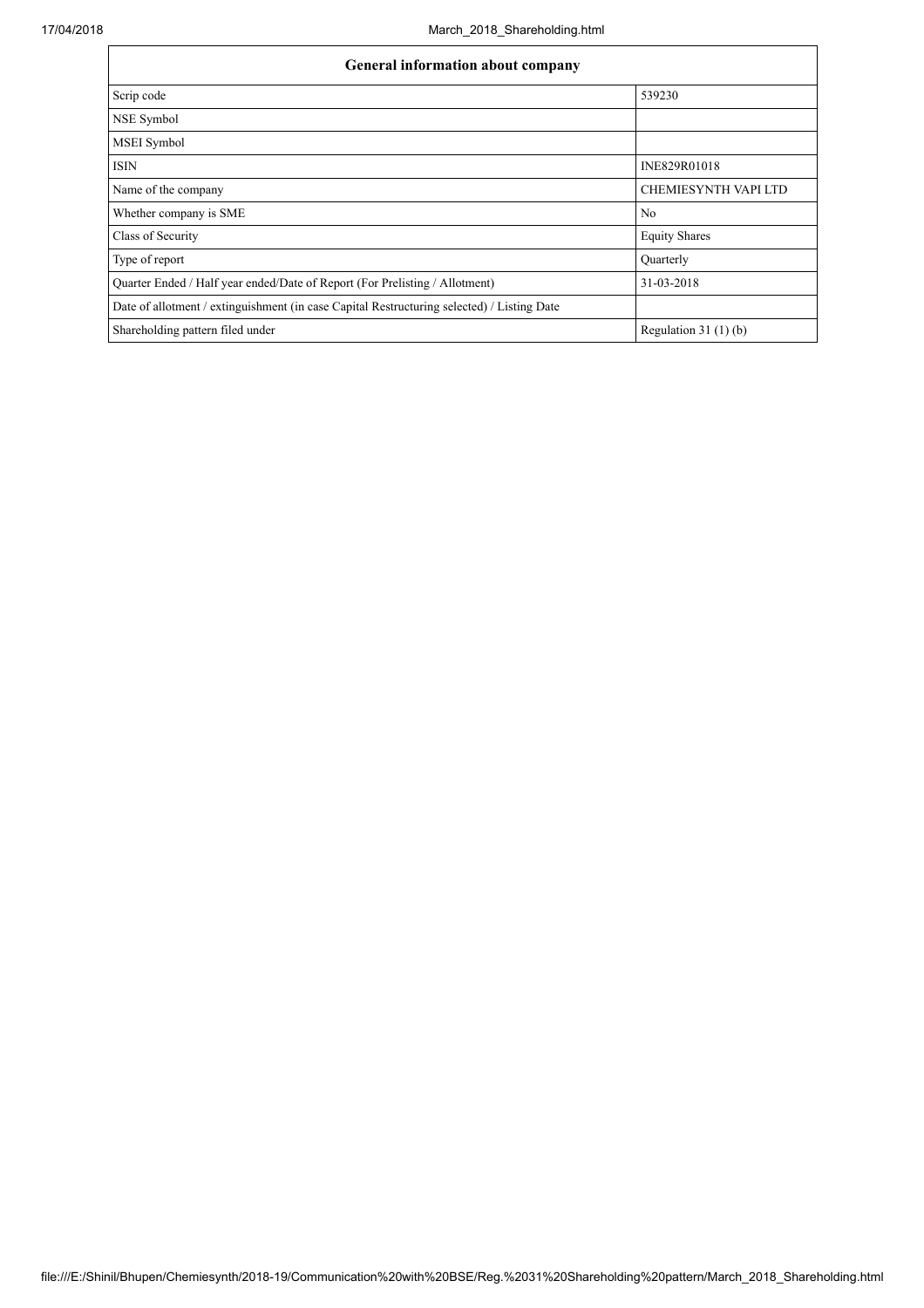|                | <b>Declaration</b>                                                                        |                |                                |                       |                             |
|----------------|-------------------------------------------------------------------------------------------|----------------|--------------------------------|-----------------------|-----------------------------|
| Sr.<br>No.     | Particular                                                                                | Yes/No         | Promoter and<br>Promoter Group | Public<br>shareholder | Non Promoter-<br>Non Public |
| $\mathbf{1}$   | Whether the Listed Entity has issued any partly paid up shares?                           | N <sub>0</sub> | No                             | N <sub>0</sub>        | No                          |
| $\overline{2}$ | Whether the Listed Entity has issued any Convertible Securities<br>റ                      | N <sub>o</sub> | No                             | N <sub>0</sub>        | No                          |
| $\overline{3}$ | Whether the Listed Entity has issued any Warrants?                                        | N <sub>0</sub> | No                             | N <sub>0</sub>        | N <sub>0</sub>              |
| $\overline{4}$ | Whether the Listed Entity has any shares against which<br>depository receipts are issued? | N <sub>o</sub> | No                             | N <sub>0</sub>        | N <sub>0</sub>              |
| $\overline{5}$ | Whether the Listed Entity has any shares in locked-in?                                    | N <sub>o</sub> | No                             | N <sub>0</sub>        | N <sub>0</sub>              |
| 6              | Whether any shares held by promoters are pledge or otherwise<br>encumbered?               | N <sub>o</sub> | No.                            |                       |                             |
| 7              | Whether company has equity shares with differential voting<br>rights?                     | N <sub>0</sub> | No                             | N <sub>0</sub>        | No                          |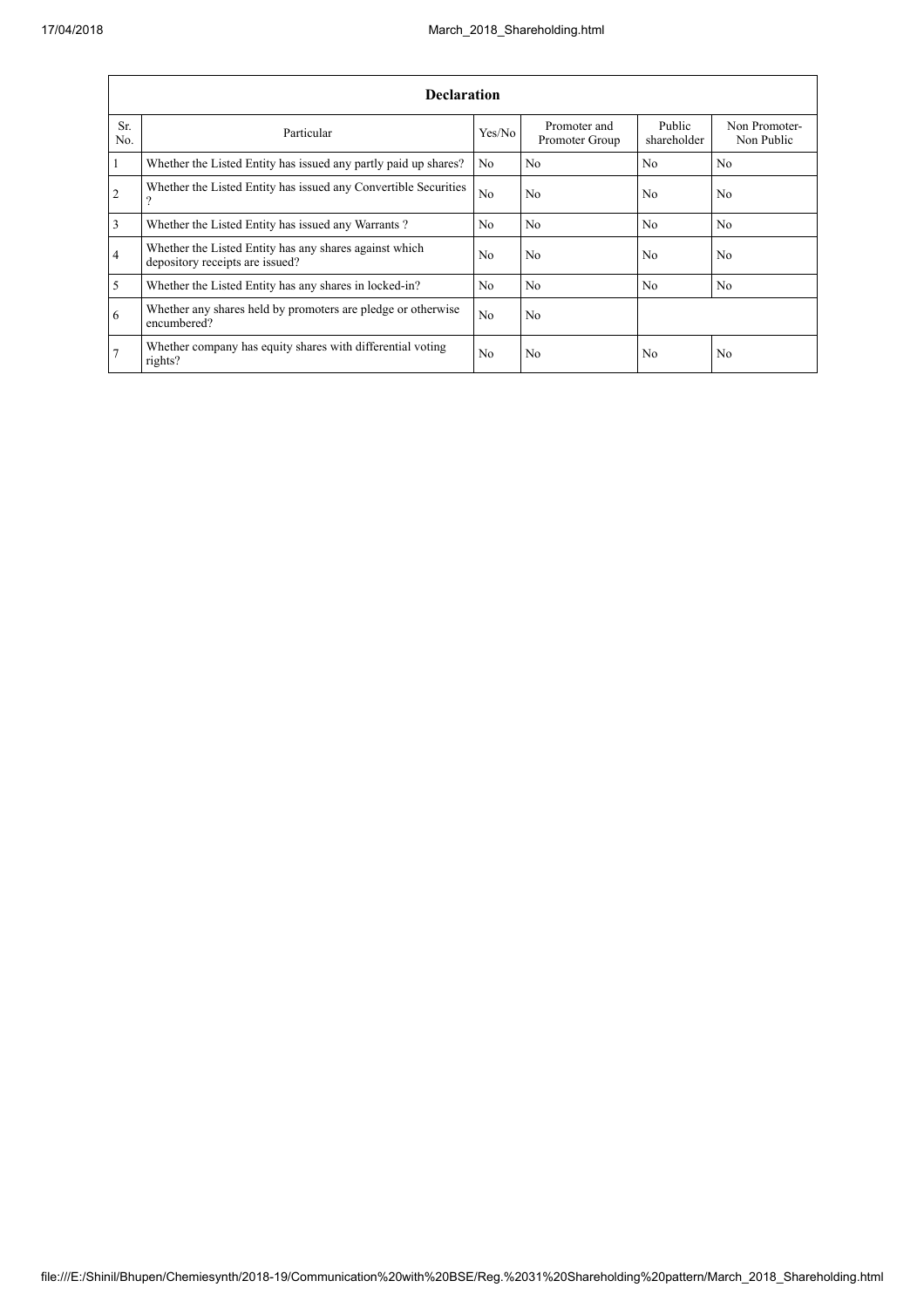|                                                |                                           |                                    |                      |                          |                          |                                          | Table I - Summary Statement holding of specified securities |               |                                                                  |                     |       |  |
|------------------------------------------------|-------------------------------------------|------------------------------------|----------------------|--------------------------|--------------------------|------------------------------------------|-------------------------------------------------------------|---------------|------------------------------------------------------------------|---------------------|-------|--|
|                                                | Category                                  | Nos. Of                            | No. of<br>fully paid | No. Of<br>Partly         | No. Of<br>shares         | Total nos.<br>shares                     | Shareholding as a<br>% of total no. of                      |               | Number of Voting Rights held in each<br>class of securities (IX) |                     |       |  |
| Category<br>of<br>shareholder<br>$($ I<br>(II) | shareholders                              | up equity<br>shares<br>held $(IV)$ | paid-up<br>equity    | underlying<br>Depository | held (VII)               | shares (calculated<br>as per SCRR, 1957) |                                                             |               | No of Voting (XIV) Rights                                        | Total as a          |       |  |
|                                                | (III)                                     |                                    | shares<br>held(V)    | Receipts<br>(VI)         | $= (IV) +$<br>$(V)+(VI)$ | (VIII) As a % of<br>$(A+B+C2)$           | Class<br>eg: $X$                                            | Class<br>eg:y | Total                                                            | $%$ of<br>$(A+B+C)$ |       |  |
| (A)                                            | Promoter<br>&<br>Promoter<br>Group        | 13                                 | 1837700              |                          |                          | 1837700                                  | 59.86                                                       | 1837700       |                                                                  | 1837700             | 59.86 |  |
| (B)                                            | Public                                    | 516                                | 1232300              |                          |                          | 1232300                                  | 40.14                                                       | 1232300       |                                                                  | 1232300             | 40.14 |  |
| (C)                                            | Non<br>Promoter-<br>Non Public            |                                    |                      |                          |                          |                                          |                                                             |               |                                                                  |                     |       |  |
| (C1)                                           | <b>Shares</b><br>underlying<br><b>DRs</b> |                                    |                      |                          |                          |                                          |                                                             |               |                                                                  |                     |       |  |
| (C2)                                           | Shares held<br>by<br>Employee<br>Trusts   |                                    |                      |                          |                          |                                          |                                                             |               |                                                                  |                     |       |  |
|                                                | Total                                     | 529                                | 3070000              |                          |                          | 3070000                                  | 100                                                         | 3070000       |                                                                  | 3070000             | 100   |  |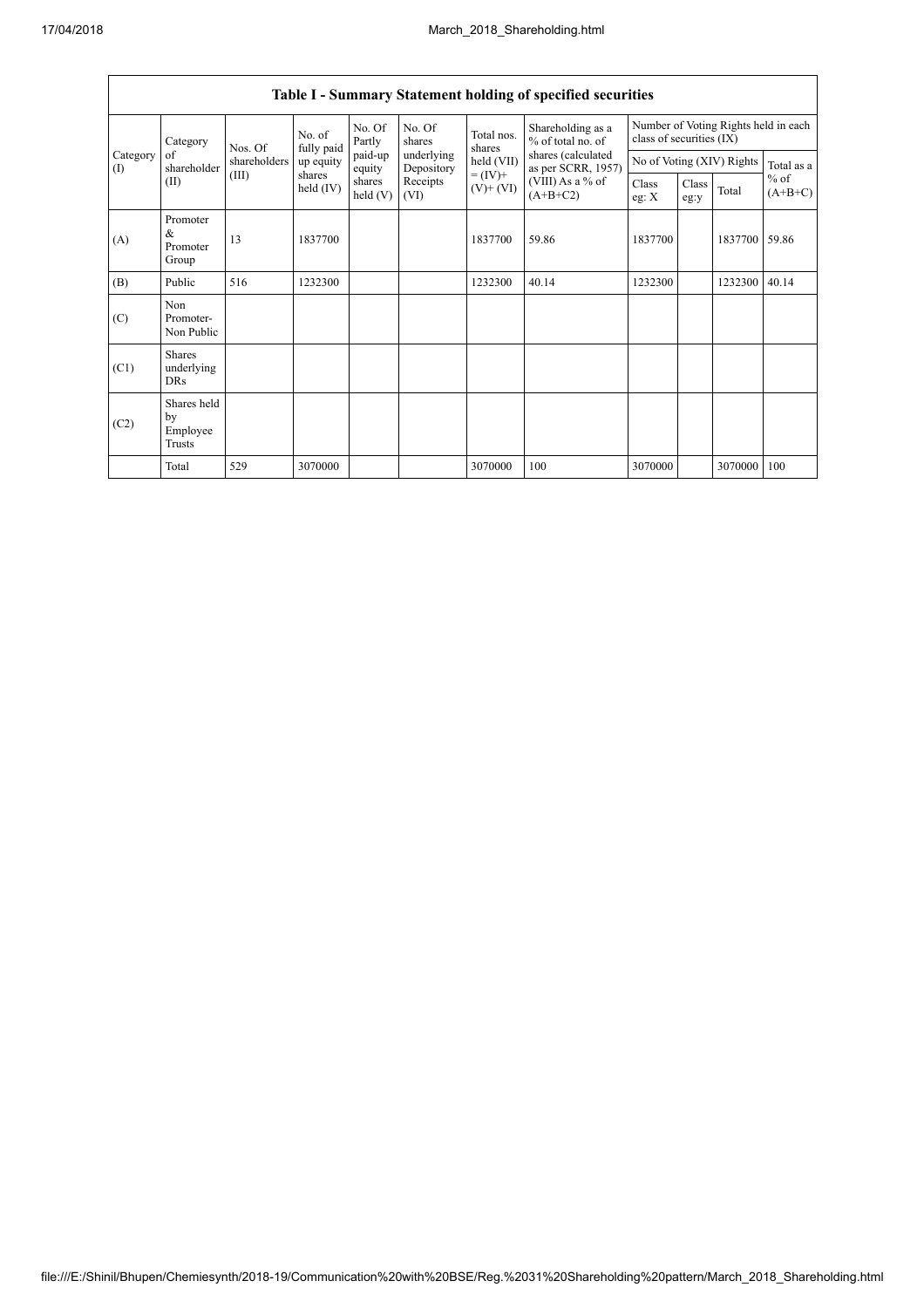|                               |                                                                                                                     |                                    |                                                  |                                                                                            | Table I - Summary Statement holding of specified securities                            |                                                   |            |                                                                               |                                |                                       |
|-------------------------------|---------------------------------------------------------------------------------------------------------------------|------------------------------------|--------------------------------------------------|--------------------------------------------------------------------------------------------|----------------------------------------------------------------------------------------|---------------------------------------------------|------------|-------------------------------------------------------------------------------|--------------------------------|---------------------------------------|
| Category<br>of<br>(1)<br>(II) | No. Of<br><b>Shares</b><br>Category<br>Underlying<br>Outstanding<br>shareholder<br>convertible<br>securities<br>(X) |                                    | No. of<br>Shares<br>Underlying                   | No. Of Shares<br>Underlying<br>Outstanding<br>convertible                                  | Shareholding , as a $\%$<br>assuming full<br>conversion of<br>convertible securities ( | Number of<br>Locked in<br>shares (XII)            |            | Number of<br><b>Shares</b><br>pledged or<br>otherwise<br>encumbered<br>(XIII) |                                | Number of<br>equity shares<br>held in |
|                               |                                                                                                                     | Outstanding<br>Warrants<br>$(X_i)$ | securities and<br>No. Of<br>Warrants (Xi)<br>(a) | as a percentage of<br>diluted share capital)<br>$(XI) = (VII)+(X) As a %$<br>of $(A+B+C2)$ | No.<br>(a)                                                                             | As a<br>$\%$ of<br>total<br>Shares<br>held<br>(b) | No.<br>(a) | As a<br>$%$ of<br>total<br><b>Shares</b><br>held<br>(b)                       | dematerialized<br>form $(XIV)$ |                                       |
| (A)                           | Promoter<br>$\&$<br>Promoter<br>Group                                                                               |                                    |                                                  |                                                                                            | 59.86                                                                                  |                                                   |            |                                                                               |                                | 1194160                               |
| (B)                           | Public                                                                                                              |                                    |                                                  |                                                                                            | 40.14                                                                                  |                                                   |            |                                                                               |                                | 800                                   |
| (C)                           | Non<br>Promoter-<br>Non Public                                                                                      |                                    |                                                  |                                                                                            |                                                                                        |                                                   |            |                                                                               |                                |                                       |
| (C1)                          | <b>Shares</b><br>underlying<br><b>DRs</b>                                                                           |                                    |                                                  |                                                                                            |                                                                                        |                                                   |            |                                                                               |                                |                                       |
| (C2)                          | Shares held<br>by<br>Employee<br><b>Trusts</b>                                                                      |                                    |                                                  |                                                                                            |                                                                                        |                                                   |            |                                                                               |                                |                                       |
|                               | Total                                                                                                               |                                    |                                                  |                                                                                            | 100                                                                                    |                                                   |            |                                                                               |                                | 1194960                               |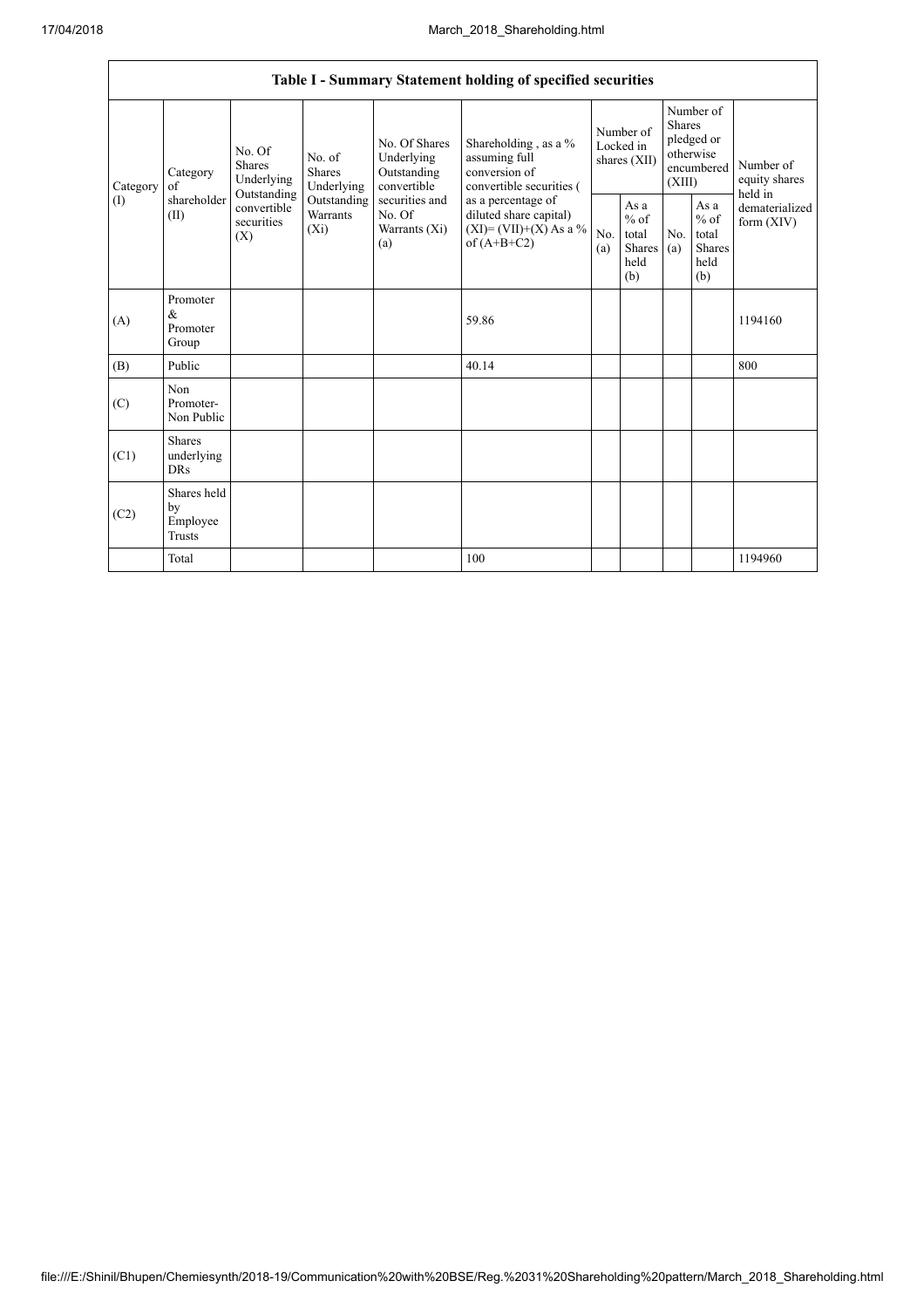$\overline{1}$ 

 $\overline{\mathsf{I}}$ 

|                                                                                             | Table II - Statement showing shareholding pattern of the Promoter and Promoter Group                                |                                                                              |                            |                                 |                                    |                             |                                              |                               |               |                                 |                           |  |
|---------------------------------------------------------------------------------------------|---------------------------------------------------------------------------------------------------------------------|------------------------------------------------------------------------------|----------------------------|---------------------------------|------------------------------------|-----------------------------|----------------------------------------------|-------------------------------|---------------|---------------------------------|---------------------------|--|
|                                                                                             |                                                                                                                     |                                                                              | No. of                     | No.<br>Of                       | No. Of                             | Total<br>nos.               | Shareholding<br>as a % of total              | each class of securities (IX) |               | Number of Voting Rights held in |                           |  |
| Sr.                                                                                         | Category & Name<br>of the<br>Shareholders (I)                                                                       | Nos. Of<br>shareholders                                                      | fully<br>paid up<br>equity | Partly<br>paid-<br>up           | shares<br>underlying<br>Depository | shares<br>held<br>$(VII) =$ | no. of shares<br>(calculated as<br>per SCRR, | No of Voting (XIV) Rights     |               |                                 | Total<br>as a %<br>of     |  |
|                                                                                             |                                                                                                                     | (III)                                                                        | shares<br>held (IV)        | equity<br>shares<br>held<br>(V) | Receipts<br>(VI)                   | $(IV)+$<br>$(V)$ +<br>(VI)  | 1957) (VIII)<br>As a % of<br>$(A+B+C2)$      | Class eg:<br>X                | Class<br>eg:y | Total                           | Total<br>Voting<br>rights |  |
| A                                                                                           | Table II - Statement showing shareholding pattern of the Promoter and Promoter Group                                |                                                                              |                            |                                 |                                    |                             |                                              |                               |               |                                 |                           |  |
| (1)                                                                                         | Indian                                                                                                              |                                                                              |                            |                                 |                                    |                             |                                              |                               |               |                                 |                           |  |
| (a)                                                                                         | Individuals/Hindu<br>undivided Family                                                                               | 13                                                                           | 1837700                    |                                 |                                    | 1837700                     | 59.86                                        | 1837700                       |               | 1837700 59.86                   |                           |  |
| Sub-Total (A)<br>(1)                                                                        |                                                                                                                     | 13                                                                           | 1837700                    |                                 |                                    | 1837700                     | 59.86                                        | 1837700                       |               | 1837700 59.86                   |                           |  |
| (2)                                                                                         | Foreign                                                                                                             |                                                                              |                            |                                 |                                    |                             |                                              |                               |               |                                 |                           |  |
| Total<br>Shareholding<br>of Promoter<br>and Promoter<br>Group $(A)=$<br>$(A)(1)+(A)$<br>(2) |                                                                                                                     | 13                                                                           | 1837700                    |                                 |                                    | 1837700                     | 59.86                                        | 1837700                       |               | 1837700 59.86                   |                           |  |
| $\, {\bf B}$                                                                                |                                                                                                                     | Table III - Statement showing shareholding pattern of the Public shareholder |                            |                                 |                                    |                             |                                              |                               |               |                                 |                           |  |
| (1)                                                                                         | Institutions                                                                                                        |                                                                              |                            |                                 |                                    |                             |                                              |                               |               |                                 |                           |  |
| (3)                                                                                         | Non-institutions                                                                                                    |                                                                              |                            |                                 |                                    |                             |                                              |                               |               |                                 |                           |  |
| (a(i))                                                                                      | Individuals -<br>i.Individual<br>shareholders<br>holding nominal<br>share capital up to<br>Rs. 2 lakhs.             | 509                                                                          | 91600                      |                                 |                                    | 91600                       | 2.98                                         | 91600                         |               | 91600                           | 2.98                      |  |
| (a(ii))                                                                                     | Individuals - ii.<br>Individual<br>shareholders<br>holding nominal<br>share capital in<br>excess of Rs. 2<br>lakhs. | 1                                                                            | 128700                     |                                 |                                    | 128700                      | 4.19                                         | 128700                        |               | 128700                          | 4.19                      |  |
| (e)                                                                                         | Any Other<br>(specify)                                                                                              | 6                                                                            | 1012000                    |                                 |                                    | 1012000                     | 32.96                                        | 1012000                       |               | 1012000 32.96                   |                           |  |
| Sub-Total (B)<br>(3)                                                                        |                                                                                                                     | 516                                                                          | 1232300                    |                                 |                                    | 1232300                     | 40.14                                        | 1232300                       |               | 1232300 40.14                   |                           |  |
| <b>Total Public</b><br>Shareholding<br>$(B)=(B)(1)+$<br>$(B)(2)+(B)(3)$                     |                                                                                                                     | 516                                                                          | 1232300                    |                                 |                                    | 1232300                     | 40.14                                        | 1232300                       |               | 1232300                         | 40.14                     |  |
| $\mathbf C$                                                                                 | Table IV - Statement showing shareholding pattern of the Non Promoter- Non Public shareholder                       |                                                                              |                            |                                 |                                    |                             |                                              |                               |               |                                 |                           |  |
| Total (<br>$A+B+C2$ )                                                                       |                                                                                                                     | 529                                                                          | 3070000                    |                                 |                                    | 3070000                     | 100                                          | 3070000                       |               | 3070000 100                     |                           |  |
| Total<br>$(A+B+C)$                                                                          |                                                                                                                     | 529                                                                          | 3070000                    |                                 |                                    | 3070000                     | 100                                          | 3070000                       |               | 3070000                         | 100                       |  |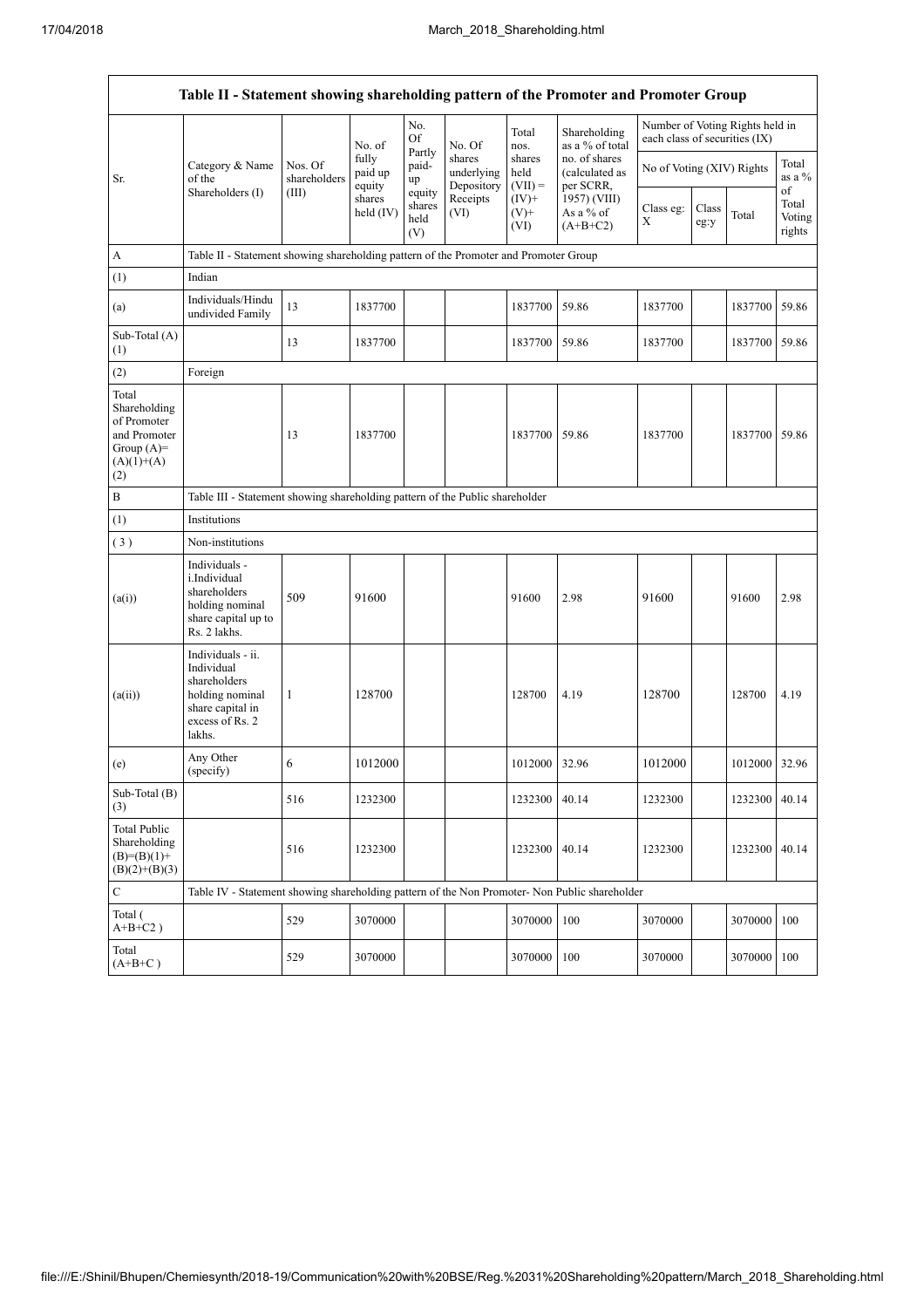$\overline{1}$ 

 $\overline{\mathsf{I}}$ 

|                                                                                         |                                                                                                                                    |                                                  |                                                                 | Table II - Statement showing shareholding pattern of the Promoter and Promoter Group                                   |            |                                                  |            |                                                                  |                                         |  |  |  |
|-----------------------------------------------------------------------------------------|------------------------------------------------------------------------------------------------------------------------------------|--------------------------------------------------|-----------------------------------------------------------------|------------------------------------------------------------------------------------------------------------------------|------------|--------------------------------------------------|------------|------------------------------------------------------------------|-----------------------------------------|--|--|--|
|                                                                                         | No. Of<br><b>Shares</b><br>Underlying                                                                                              | No. of<br><b>Shares</b>                          | No. Of Shares<br>Underlying<br>Outstanding                      | Shareholding, as a %<br>assuming full<br>conversion of                                                                 |            | Number of<br>Locked in<br>shares (XII)           |            | Number of Shares<br>pledged or<br>otherwise<br>encumbered (XIII) | Number of<br>equity shares              |  |  |  |
| Sr.                                                                                     | Outstanding<br>convertible<br>securities<br>(X)                                                                                    | Underlying<br>Outstanding<br>Warrants<br>$(X_i)$ | convertible<br>securities and<br>No. Of<br>Warrants (Xi)<br>(a) | convertible securities (<br>as a percentage of<br>diluted share capital)<br>$(XI) = (VII)+(X) As a$<br>% of $(A+B+C2)$ | No.<br>(a) | As a<br>$%$ of<br>total<br>Shares<br>held<br>(b) | No.<br>(a) | As a % of total<br>Shares held<br>(b)                            | held in<br>dematerialized<br>form (XIV) |  |  |  |
| A                                                                                       |                                                                                                                                    |                                                  |                                                                 | Table II - Statement showing shareholding pattern of the Promoter and Promoter Group                                   |            |                                                  |            |                                                                  |                                         |  |  |  |
| (1)                                                                                     | Indian                                                                                                                             |                                                  |                                                                 |                                                                                                                        |            |                                                  |            |                                                                  |                                         |  |  |  |
| (a)                                                                                     |                                                                                                                                    |                                                  |                                                                 | 59.86                                                                                                                  |            |                                                  |            |                                                                  | 1194160                                 |  |  |  |
| Sub-Total (A)<br>(1)                                                                    |                                                                                                                                    |                                                  |                                                                 | 59.86                                                                                                                  |            |                                                  |            |                                                                  | 1194160                                 |  |  |  |
| (2)                                                                                     | Foreign                                                                                                                            |                                                  |                                                                 |                                                                                                                        |            |                                                  |            |                                                                  |                                         |  |  |  |
| Total<br>Shareholding<br>of Promoter<br>and Promoter<br>Group $(A)=$<br>$(A)(1)+(A)(2)$ |                                                                                                                                    |                                                  |                                                                 | 59.86                                                                                                                  |            |                                                  |            |                                                                  | 1194160                                 |  |  |  |
| $\, {\bf B}$                                                                            |                                                                                                                                    |                                                  |                                                                 | Table III - Statement showing shareholding pattern of the Public shareholder                                           |            |                                                  |            |                                                                  |                                         |  |  |  |
| (1)                                                                                     | Institutions                                                                                                                       |                                                  |                                                                 |                                                                                                                        |            |                                                  |            |                                                                  |                                         |  |  |  |
| (3)                                                                                     | Non-institutions                                                                                                                   |                                                  |                                                                 |                                                                                                                        |            |                                                  |            |                                                                  |                                         |  |  |  |
| (a(i))                                                                                  |                                                                                                                                    |                                                  |                                                                 | 2.98                                                                                                                   |            |                                                  |            |                                                                  | 800                                     |  |  |  |
| (a(ii))                                                                                 |                                                                                                                                    |                                                  |                                                                 | 4.19                                                                                                                   |            |                                                  |            |                                                                  | $\boldsymbol{0}$                        |  |  |  |
| (e)                                                                                     |                                                                                                                                    |                                                  |                                                                 | 32.96                                                                                                                  |            |                                                  |            |                                                                  | $\mathbf{0}$                            |  |  |  |
| Sub-Total (B)<br>(3)                                                                    |                                                                                                                                    |                                                  |                                                                 | 40.14                                                                                                                  |            |                                                  |            |                                                                  | 800                                     |  |  |  |
| <b>Total Public</b><br>Shareholding<br>$(B)= (B)(1) +$<br>$(B)(2)+(B)(3)$               |                                                                                                                                    |                                                  |                                                                 | 40.14                                                                                                                  |            |                                                  |            |                                                                  | 800                                     |  |  |  |
| $\mathcal{C}$                                                                           | Table IV - Statement showing shareholding pattern of the Non Promoter- Non Public shareholder                                      |                                                  |                                                                 |                                                                                                                        |            |                                                  |            |                                                                  |                                         |  |  |  |
| Total (<br>$A+B+C2$ )                                                                   |                                                                                                                                    |                                                  |                                                                 | 100                                                                                                                    |            |                                                  |            |                                                                  | 1194960                                 |  |  |  |
| Total<br>$(A+B+C)$                                                                      |                                                                                                                                    |                                                  |                                                                 | 100                                                                                                                    |            |                                                  |            |                                                                  | 1194960                                 |  |  |  |
|                                                                                         | Textual<br>Disclosure of notes in case of promoter holiding in dematerialsed form is less than 100 percentage<br>Information $(1)$ |                                                  |                                                                 |                                                                                                                        |            |                                                  |            |                                                                  |                                         |  |  |  |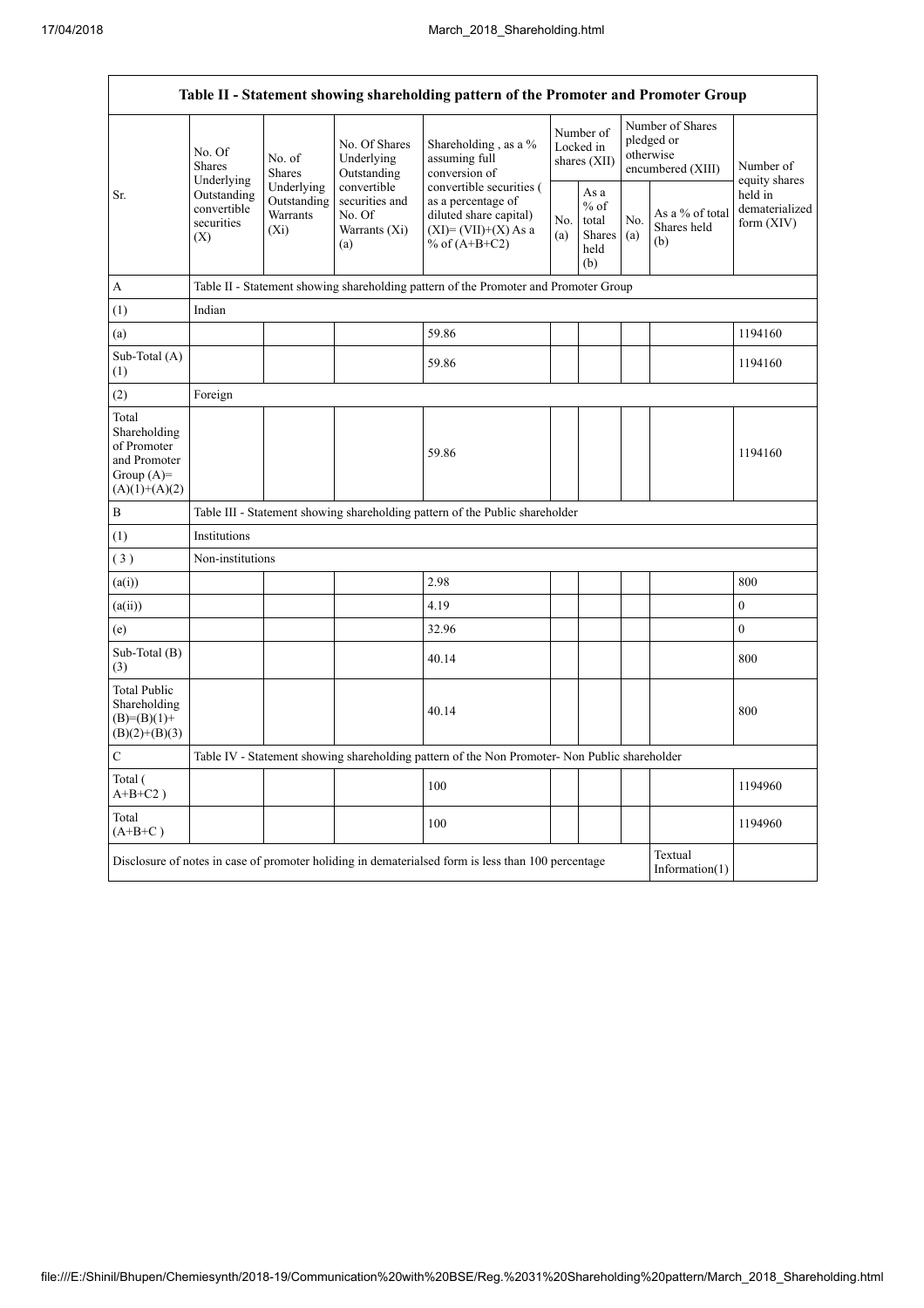|                       | <b>Text Block</b>                                                                        |
|-----------------------|------------------------------------------------------------------------------------------|
| Textual Information() | Company is in the process of dematerialising remianing physical shares of the promoters. |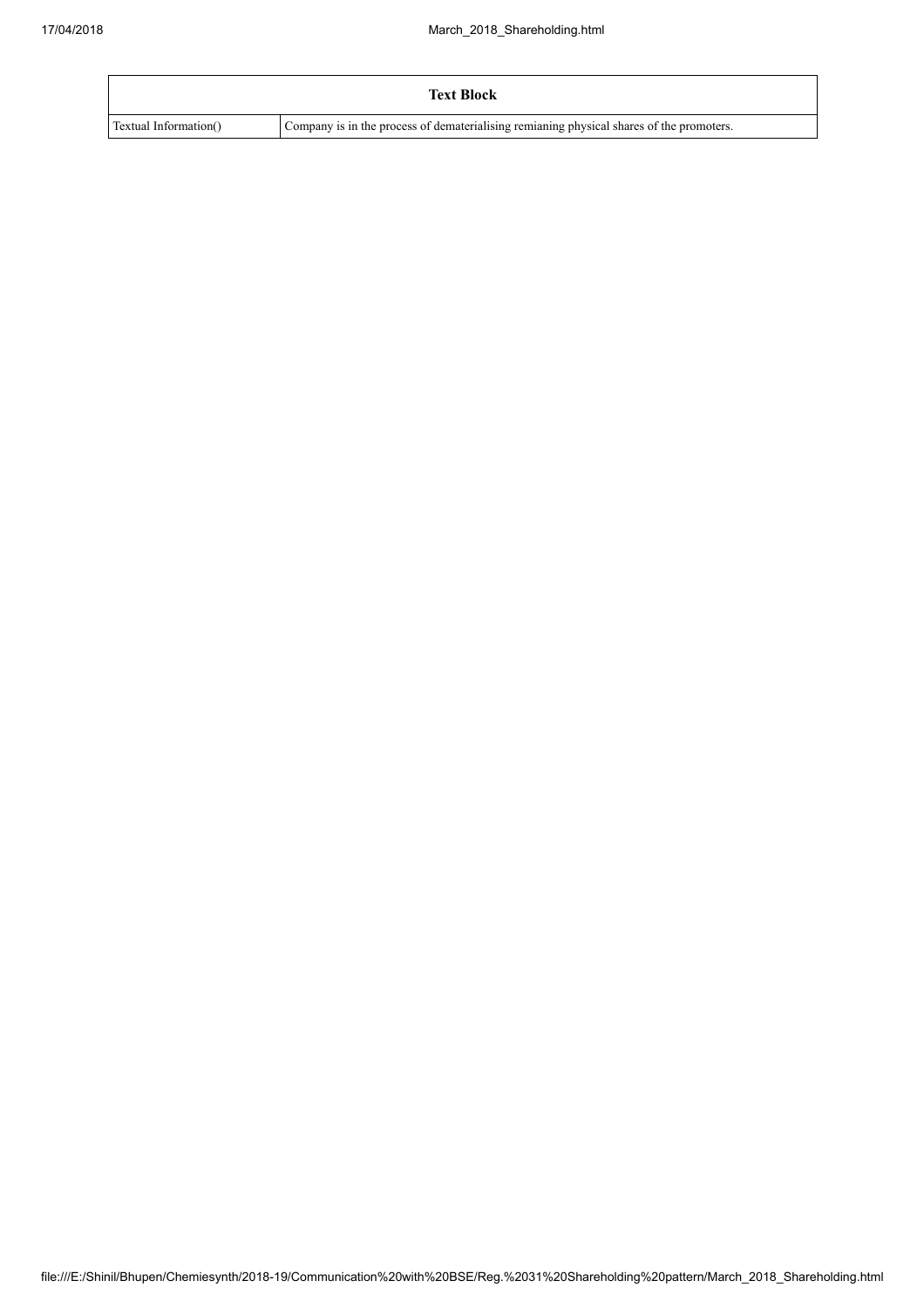|                                                                                                                                                                                          | Individuals/Hindu undivided Family                |                                 |                                                    |                                                 |                                                     |                                                  |                                               |  |  |
|------------------------------------------------------------------------------------------------------------------------------------------------------------------------------------------|---------------------------------------------------|---------------------------------|----------------------------------------------------|-------------------------------------------------|-----------------------------------------------------|--------------------------------------------------|-----------------------------------------------|--|--|
| Searial No.                                                                                                                                                                              | $\mathbf{1}$                                      | $\sqrt{2}$                      | 3                                                  | $\overline{4}$                                  | 5                                                   | 6                                                | $\sqrt{ }$                                    |  |  |
| Name of the<br>Shareholders (I)                                                                                                                                                          | <b>SATISH</b><br><b>BHOGILAL</b><br><b>ZAVERI</b> | <b>SANDIPS</b><br><b>ZAVERI</b> | <b>BHANURAI</b><br><b>NAGINDAS</b><br><b>MEHTA</b> | <b>CHARU</b><br><b>BHANURAI</b><br><b>MEHTA</b> | <b>NARENDRA</b><br><b>BHOGILAL</b><br><b>ZAVERI</b> | <b>SUSHILA</b><br><b>RAMESH</b><br><b>ZAVERI</b> | <b>PANNA</b><br><b>SURESH</b><br><b>MEHTA</b> |  |  |
| PAN(II)                                                                                                                                                                                  | AAAPZ1555F                                        | AAAPZ0982C                      | AABPM3573D                                         | AAFPM7423C                                      | AAAPZ0163D                                          | AAAPZ0401C                                       | AAAPM8088S                                    |  |  |
| No. of fully paid<br>up equity shares<br>held (IV)                                                                                                                                       | 1094760                                           | 360500                          | 242500                                             | 36000                                           | 26000                                               | 24000                                            | 14000                                         |  |  |
| No. Of Partly paid-<br>up equity shares<br>held(V)                                                                                                                                       |                                                   |                                 |                                                    |                                                 |                                                     |                                                  |                                               |  |  |
| No. Of shares<br>underlying<br>Depository<br>Receipts (VI)                                                                                                                               |                                                   |                                 |                                                    |                                                 |                                                     |                                                  |                                               |  |  |
| Total nos, shares<br>held $(VII) = (IV) +$<br>$(V)$ + $(VI)$                                                                                                                             | 1094760                                           | 360500                          | 242500                                             | 36000                                           | 26000                                               | 24000                                            | 14000                                         |  |  |
| Shareholding as a<br>% of total no. of<br>shares (calculated<br>as per SCRR,<br>1957) (VIII) As a<br>% of $(A+B+C2)$                                                                     | 35.66                                             | 11.74                           | 7.9                                                | 1.17                                            | 0.85                                                | 0.78                                             | 0.46                                          |  |  |
| Number of Voting Rights held in each class of securities (IX)                                                                                                                            |                                                   |                                 |                                                    |                                                 |                                                     |                                                  |                                               |  |  |
| Class eg: $X$                                                                                                                                                                            | 1094760                                           | 360500                          | 242500                                             | 36000                                           | 26000                                               | 24000                                            | 14000                                         |  |  |
| Class eg:y                                                                                                                                                                               |                                                   |                                 |                                                    |                                                 |                                                     |                                                  |                                               |  |  |
| Total                                                                                                                                                                                    | 1094760                                           | 360500                          | 242500                                             | 36000                                           | 26000                                               | 24000                                            | 14000                                         |  |  |
| Total as a % of<br><b>Total Voting rights</b>                                                                                                                                            | 35.66                                             | 11.74                           | 7.9                                                | 1.17                                            | 0.85                                                | 0.78                                             | 0.46                                          |  |  |
| No. Of Shares<br>Underlying<br>Outstanding<br>convertible<br>securities (X)                                                                                                              |                                                   |                                 |                                                    |                                                 |                                                     |                                                  |                                               |  |  |
| No. of Shares<br>Underlying<br>Outstanding<br>Warrants (Xi)                                                                                                                              |                                                   |                                 |                                                    |                                                 |                                                     |                                                  |                                               |  |  |
| No. Of Shares<br>Underlying<br>Outstanding<br>convertible<br>securities and No.<br>Of Warrants (Xi)<br>(a)                                                                               |                                                   |                                 |                                                    |                                                 |                                                     |                                                  |                                               |  |  |
| Shareholding, as a<br>% assuming full<br>conversion of<br>convertible<br>securities (as a<br>percentage of<br>diluted share<br>capital) (XI)=<br>$(VII)+(Xi)(a)$ As a<br>% of $(A+B+C2)$ | 35.66                                             | 11.74                           | 7.9                                                | 1.17                                            | 0.85                                                | 0.78                                             | 0.46                                          |  |  |
| Number of Locked in shares (XII)                                                                                                                                                         |                                                   |                                 |                                                    |                                                 |                                                     |                                                  |                                               |  |  |
| No. (a)                                                                                                                                                                                  |                                                   |                                 |                                                    |                                                 |                                                     |                                                  |                                               |  |  |
| As a % of total<br>Shares held (b)                                                                                                                                                       |                                                   |                                 |                                                    |                                                 |                                                     |                                                  |                                               |  |  |
| Number of Shares pledged or otherwise encumbered (XIII)                                                                                                                                  |                                                   |                                 |                                                    |                                                 |                                                     |                                                  |                                               |  |  |
| No. (a)                                                                                                                                                                                  |                                                   |                                 |                                                    |                                                 |                                                     |                                                  |                                               |  |  |
| As a % of total<br>Shares held (b)                                                                                                                                                       |                                                   |                                 |                                                    |                                                 |                                                     |                                                  |                                               |  |  |
| Number of equity<br>shares held in<br>dematerialized<br>form (XIV)                                                                                                                       | 908260                                            | 94800                           | 179100                                             | $\mathbf{0}$                                    | $\mathbf{0}$                                        | $\mathbf{0}$                                     | $\mathbf{0}$                                  |  |  |

file:///E:/Shinil/Bhupen/Chemiesynth/2018-19/Communication%20with%20BSE/Reg.%2031%20Shareholding%20pattern/March\_2018\_Shareholding.html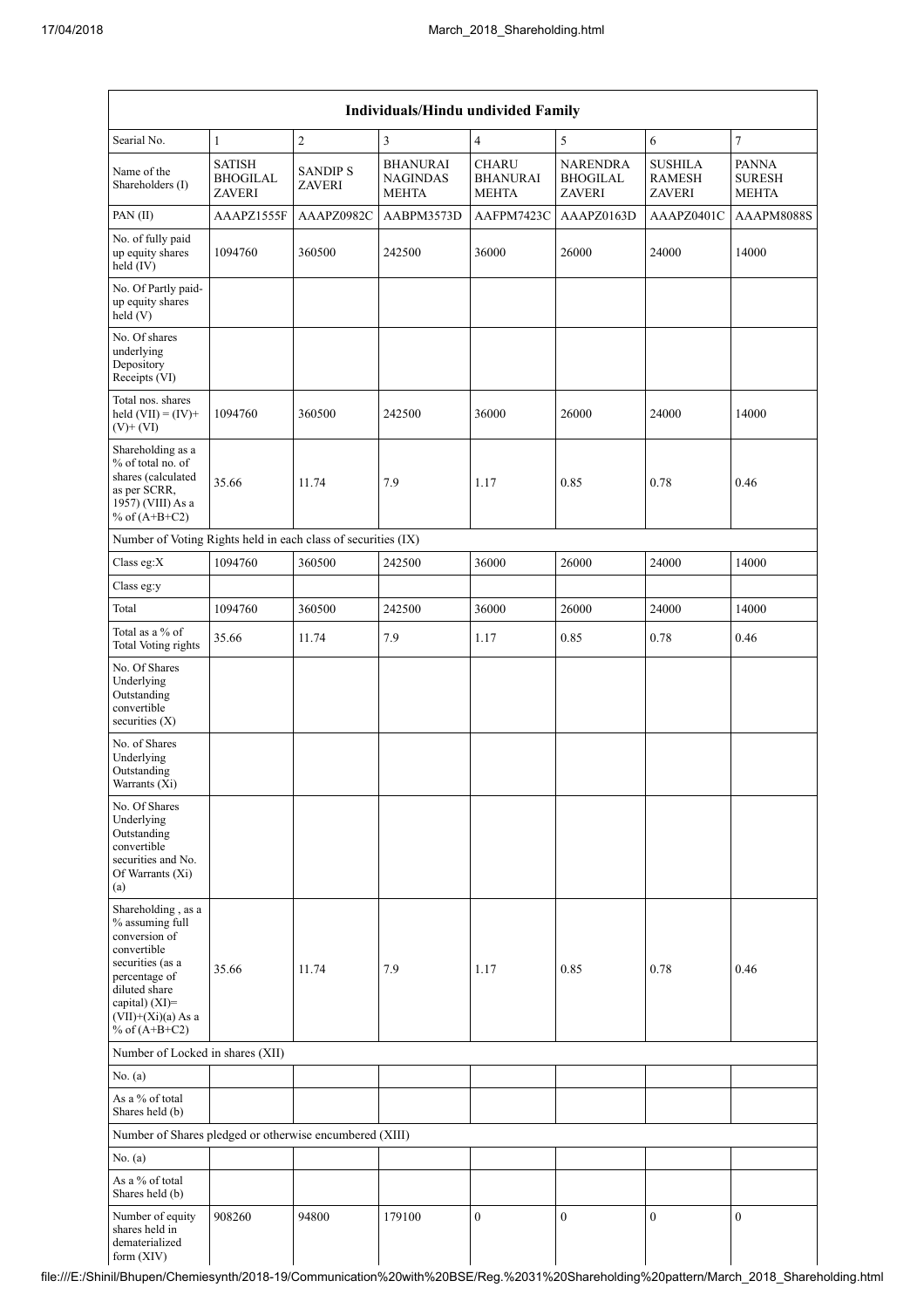| Reason for not providing PAN    |                   |                   |                |                   |                   |                   |                   |  |
|---------------------------------|-------------------|-------------------|----------------|-------------------|-------------------|-------------------|-------------------|--|
| Reason for not<br>providing PAN |                   |                   |                |                   |                   |                   |                   |  |
| Shareholder type                | Promoter<br>Group | Promoter<br>Group | Promoter Group | Promoter<br>Group | Promoter<br>Group | Promoter<br>Group | Promoter<br>Group |  |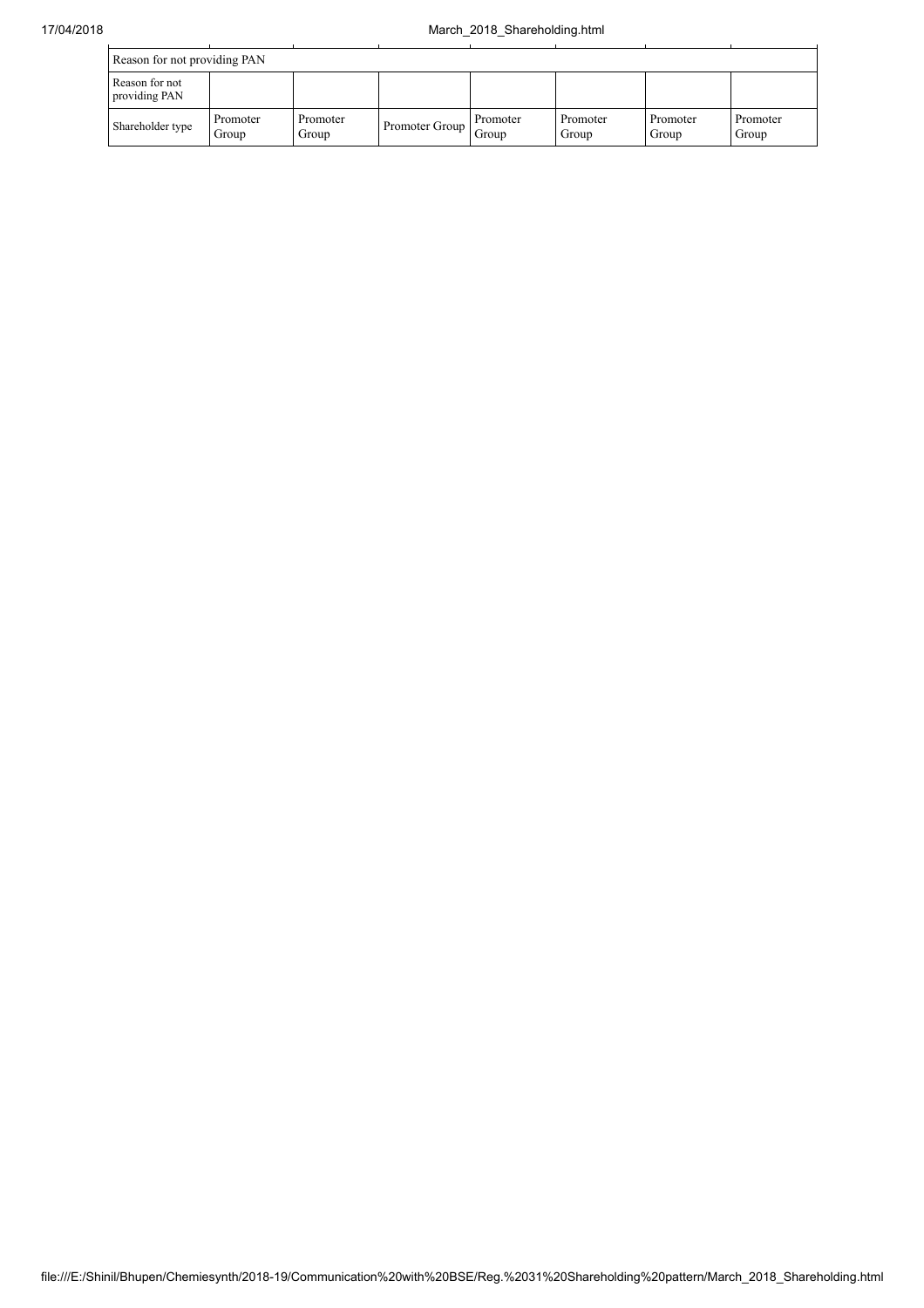| Individuals/Hindu undivided Family                                                                                                                                                       |                                 |                                                               |                                             |                             |                                                 |                                                   |  |  |  |
|------------------------------------------------------------------------------------------------------------------------------------------------------------------------------------------|---------------------------------|---------------------------------------------------------------|---------------------------------------------|-----------------------------|-------------------------------------------------|---------------------------------------------------|--|--|--|
| Searial No.                                                                                                                                                                              | $\,8\,$                         | 9                                                             | 10                                          | 11                          | 12                                              | 13                                                |  |  |  |
| Name of the<br>Shareholders (I)                                                                                                                                                          | <b>KAMAL S</b><br><b>ZAVERI</b> | <b>RUSHABH</b><br><b>BHANURAI</b><br><b>MEHTA</b>             | <b>DILIP</b><br>CHAMPAKLAL<br><b>ZAVERI</b> | R<br><b>BALASUBRAMANIAN</b> | <b>GAUTAM</b><br><b>RAMESH</b><br><b>ZAVERI</b> | <b>DARSHANA</b><br><b>SATISH</b><br><b>ZAVERI</b> |  |  |  |
| PAN(II)                                                                                                                                                                                  | AAAPZ1554E                      | AABPM3574E                                                    | AAAPZ2113M                                  | ABEPR9439B                  | AAAPZ2420R                                      | AAHPZ8063B                                        |  |  |  |
| No. of fully paid<br>up equity shares<br>$held$ (IV)                                                                                                                                     | 12000                           | 9340                                                          | 6600                                        | 6000                        | 3000                                            | 3000                                              |  |  |  |
| No. Of Partly paid-<br>up equity shares<br>held(V)                                                                                                                                       |                                 |                                                               |                                             |                             |                                                 |                                                   |  |  |  |
| No. Of shares<br>underlying<br>Depository<br>Receipts (VI)                                                                                                                               |                                 |                                                               |                                             |                             |                                                 |                                                   |  |  |  |
| Total nos. shares<br>held $(VII) = (IV) +$<br>$(V)$ + $(VI)$                                                                                                                             | 12000                           | 9340                                                          | 6600                                        | 6000                        | 3000                                            | 3000                                              |  |  |  |
| Shareholding as a<br>% of total no. of<br>shares (calculated<br>as per SCRR,<br>1957) (VIII) As a<br>% of $(A+B+C2)$                                                                     | 0.39                            | 0.3                                                           | 0.21                                        | 0.2                         | 0.1                                             | 0.1                                               |  |  |  |
|                                                                                                                                                                                          |                                 | Number of Voting Rights held in each class of securities (IX) |                                             |                             |                                                 |                                                   |  |  |  |
| Class eg:X                                                                                                                                                                               | 12000                           | 9340                                                          | 6600                                        | 6000                        | 3000                                            | 3000                                              |  |  |  |
| Class eg:y                                                                                                                                                                               |                                 |                                                               |                                             |                             |                                                 |                                                   |  |  |  |
| Total                                                                                                                                                                                    | 12000                           | 9340                                                          | 6600                                        | 6000                        | 3000                                            | 3000                                              |  |  |  |
| Total as a % of<br><b>Total Voting rights</b>                                                                                                                                            | 0.39                            | 0.3                                                           | 0.21                                        | 0.2                         | 0.1                                             | 0.1                                               |  |  |  |
| No. Of Shares<br>Underlying<br>Outstanding<br>convertible<br>securities $(X)$                                                                                                            |                                 |                                                               |                                             |                             |                                                 |                                                   |  |  |  |
| No. of Shares<br>Underlying<br>Outstanding<br>Warrants $(Xi)$                                                                                                                            |                                 |                                                               |                                             |                             |                                                 |                                                   |  |  |  |
| No. Of Shares<br>Underlying<br>Outstanding<br>convertible<br>securities and No.<br>Of Warrants (Xi)<br>(a)                                                                               |                                 |                                                               |                                             |                             |                                                 |                                                   |  |  |  |
| Shareholding, as a<br>% assuming full<br>conversion of<br>convertible<br>securities (as a<br>percentage of<br>diluted share<br>capital) (XI)=<br>$(VII)+(Xi)(a)$ As a<br>% of $(A+B+C2)$ | 0.39                            | 0.3                                                           | 0.21                                        | 0.2                         | 0.1                                             | 0.1                                               |  |  |  |
| Number of Locked in shares (XII)                                                                                                                                                         |                                 |                                                               |                                             |                             |                                                 |                                                   |  |  |  |
| No. (a)                                                                                                                                                                                  |                                 |                                                               |                                             |                             |                                                 |                                                   |  |  |  |
| As a % of total<br>Shares held (b)                                                                                                                                                       |                                 |                                                               |                                             |                             |                                                 |                                                   |  |  |  |
|                                                                                                                                                                                          |                                 | Number of Shares pledged or otherwise encumbered (XIII)       |                                             |                             |                                                 |                                                   |  |  |  |
| No. (a)<br>As a % of total                                                                                                                                                               |                                 |                                                               |                                             |                             |                                                 |                                                   |  |  |  |
| Shares held (b)                                                                                                                                                                          |                                 |                                                               |                                             |                             |                                                 |                                                   |  |  |  |
| Number of equity<br>shares held in<br>dematerialized<br>form (XIV)                                                                                                                       | 12000                           | $\boldsymbol{0}$                                              | $\boldsymbol{0}$                            | 0                           | $\boldsymbol{0}$                                | $\boldsymbol{0}$                                  |  |  |  |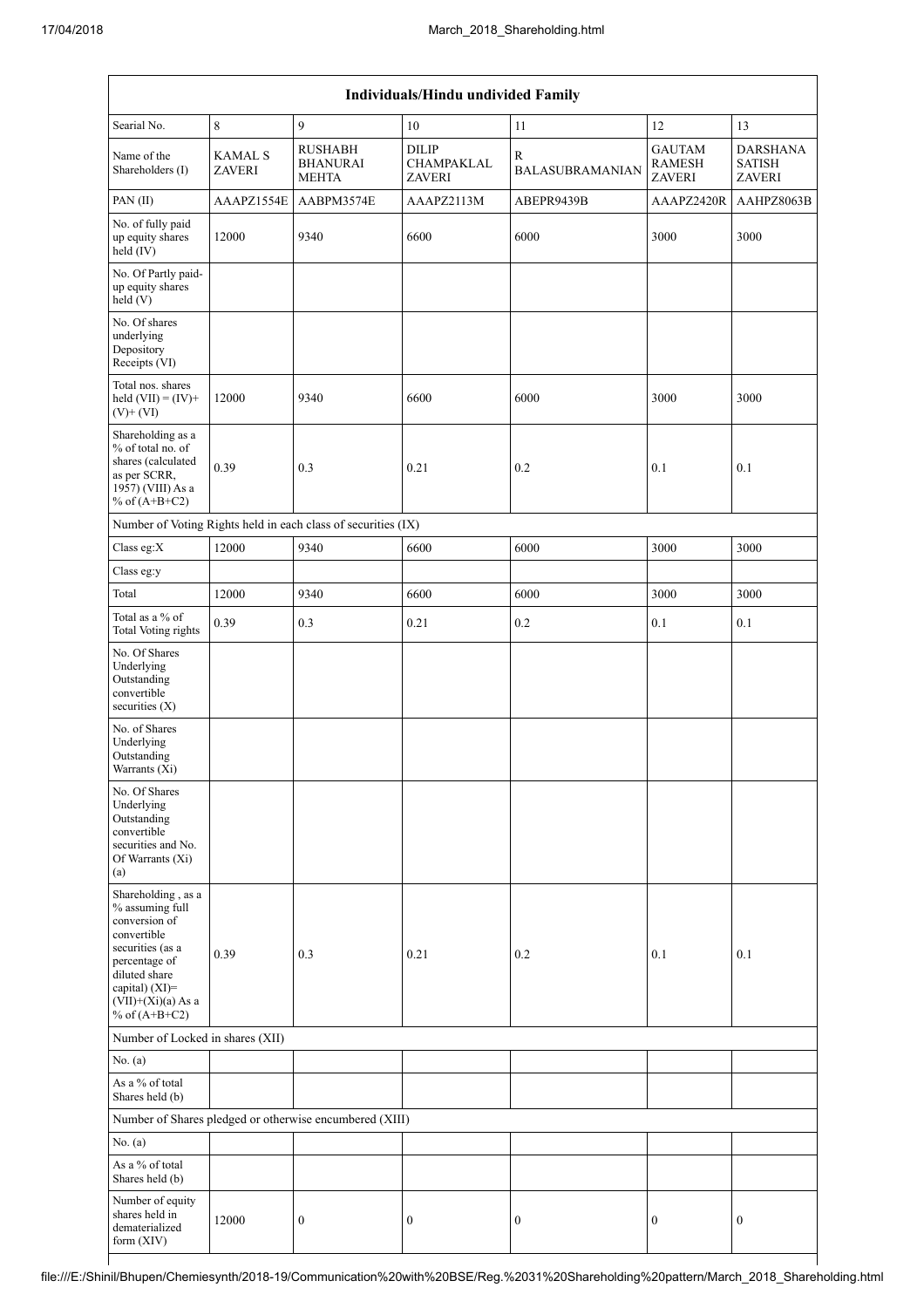| Reason for not providing PAN    |                   |                |                |                |                   |                   |  |
|---------------------------------|-------------------|----------------|----------------|----------------|-------------------|-------------------|--|
| Reason for not<br>providing PAN |                   |                |                |                |                   |                   |  |
| Shareholder type                | Promoter<br>Group | Promoter Group | Promoter Group | Promoter Group | Promoter<br>Group | Promoter<br>Group |  |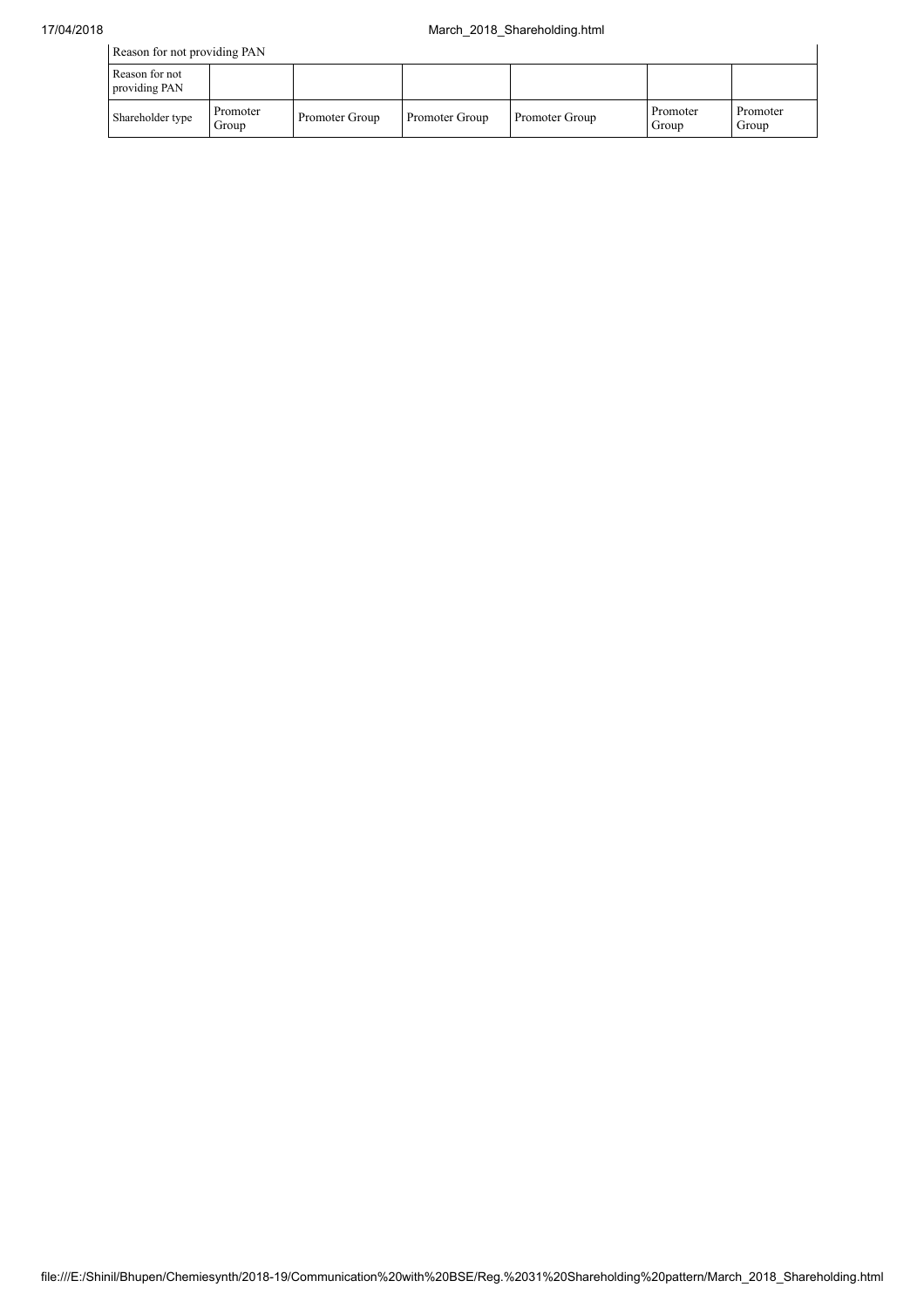| Individuals/Hindu undivided Family                                                                                                                                                          |                                                               |  |  |  |  |  |  |  |
|---------------------------------------------------------------------------------------------------------------------------------------------------------------------------------------------|---------------------------------------------------------------|--|--|--|--|--|--|--|
| Searial No.                                                                                                                                                                                 |                                                               |  |  |  |  |  |  |  |
| Name of the<br>Shareholders (I)                                                                                                                                                             | Click here to go back                                         |  |  |  |  |  |  |  |
| PAN(II)                                                                                                                                                                                     | Total                                                         |  |  |  |  |  |  |  |
| No. of fully paid<br>up equity shares<br>held (IV)                                                                                                                                          | 1837700                                                       |  |  |  |  |  |  |  |
| No. Of Partly paid-<br>up equity shares<br>held(V)                                                                                                                                          |                                                               |  |  |  |  |  |  |  |
| No. Of shares<br>underlying<br>Depository<br>Receipts (VI)                                                                                                                                  |                                                               |  |  |  |  |  |  |  |
| Total nos. shares<br>held $(VII) = (IV) +$<br>$(V)$ + $(VI)$                                                                                                                                | 1837700                                                       |  |  |  |  |  |  |  |
| Shareholding as a<br>% of total no. of<br>shares (calculated<br>as per SCRR,<br>1957) (VIII) As a<br>% of $(A+B+C2)$                                                                        | 59.86                                                         |  |  |  |  |  |  |  |
|                                                                                                                                                                                             | Number of Voting Rights held in each class of securities (IX) |  |  |  |  |  |  |  |
| Class eg:X                                                                                                                                                                                  | 1837700                                                       |  |  |  |  |  |  |  |
| Class eg:y                                                                                                                                                                                  |                                                               |  |  |  |  |  |  |  |
| Total                                                                                                                                                                                       | 1837700                                                       |  |  |  |  |  |  |  |
| Total as a % of<br><b>Total Voting rights</b>                                                                                                                                               | 59.86                                                         |  |  |  |  |  |  |  |
| No. Of Shares<br>Underlying<br>Outstanding<br>convertible<br>securities (X)                                                                                                                 |                                                               |  |  |  |  |  |  |  |
| No. of Shares<br>Underlying<br>Outstanding<br>Warrants (Xi)                                                                                                                                 |                                                               |  |  |  |  |  |  |  |
| No. Of Shares<br>Underlying<br>Outstanding<br>convertible<br>securities and No.<br>Of Warrants (Xi)<br>(a)                                                                                  |                                                               |  |  |  |  |  |  |  |
| Shareholding, as a<br>% assuming full<br>conversion of<br>convertible<br>securities (as a<br>percentage of<br>diluted share<br>capital) $(XI)$ =<br>$(VII)+(Xi)(a)$ As a<br>% of $(A+B+C2)$ | 59.86                                                         |  |  |  |  |  |  |  |
| Number of Locked in shares (XII)                                                                                                                                                            |                                                               |  |  |  |  |  |  |  |
| No. (a)                                                                                                                                                                                     |                                                               |  |  |  |  |  |  |  |
| As a % of total<br>Shares held (b)                                                                                                                                                          |                                                               |  |  |  |  |  |  |  |
|                                                                                                                                                                                             | Number of Shares pledged or otherwise encumbered (XIII)       |  |  |  |  |  |  |  |
| No. (a)                                                                                                                                                                                     |                                                               |  |  |  |  |  |  |  |
| As a % of total<br>Shares held (b)                                                                                                                                                          |                                                               |  |  |  |  |  |  |  |
| Number of equity<br>shares held in<br>dematerialized<br>form (XIV)                                                                                                                          | 1194160                                                       |  |  |  |  |  |  |  |
| Reason for not providing PAN                                                                                                                                                                |                                                               |  |  |  |  |  |  |  |

file:///E:/Shinil/Bhupen/Chemiesynth/2018-19/Communication%20with%20BSE/Reg.%2031%20Shareholding%20pattern/March\_2018\_Shareholding.html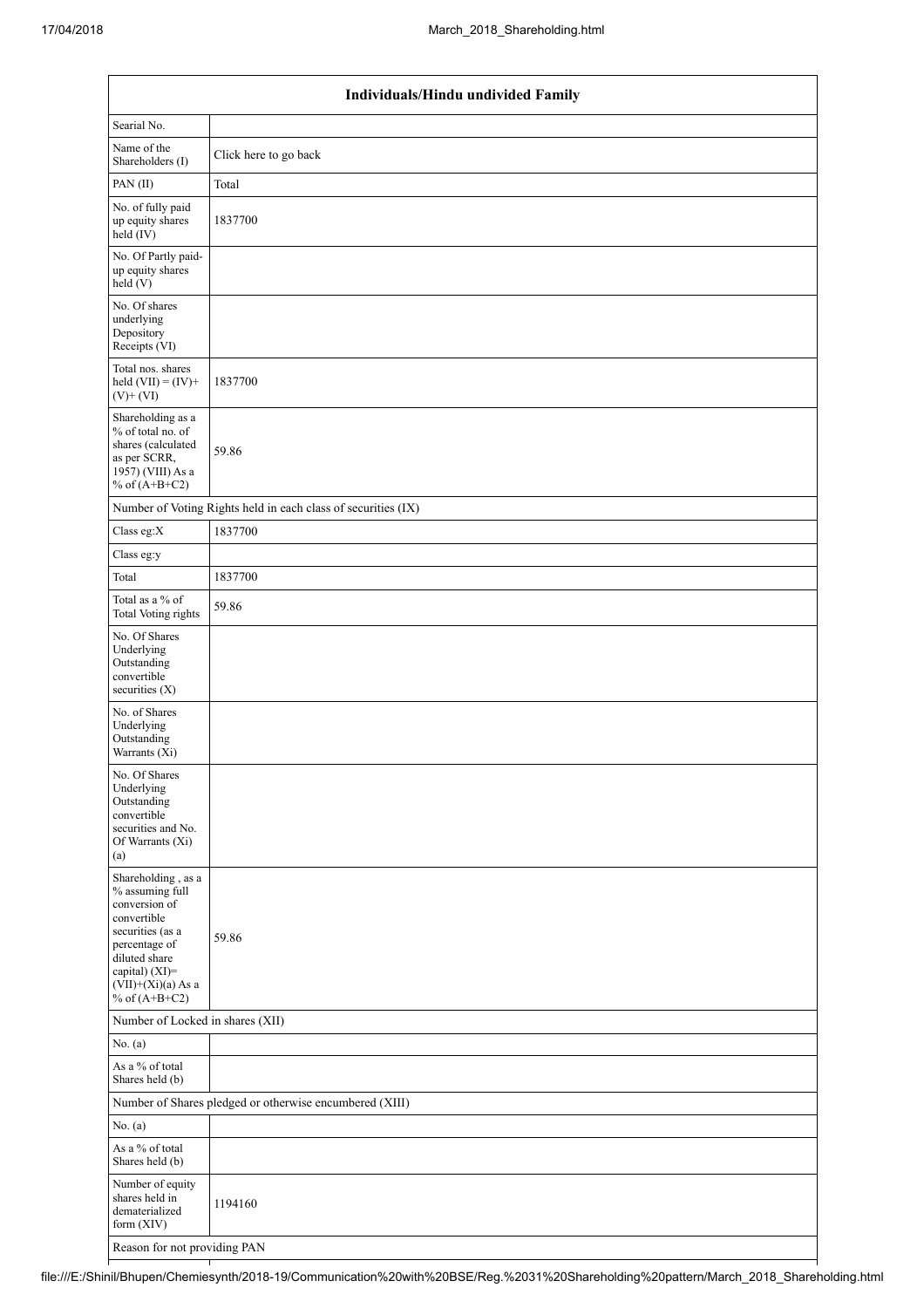| Reason for not<br>providing PAN |  |
|---------------------------------|--|
| Shareholder type                |  |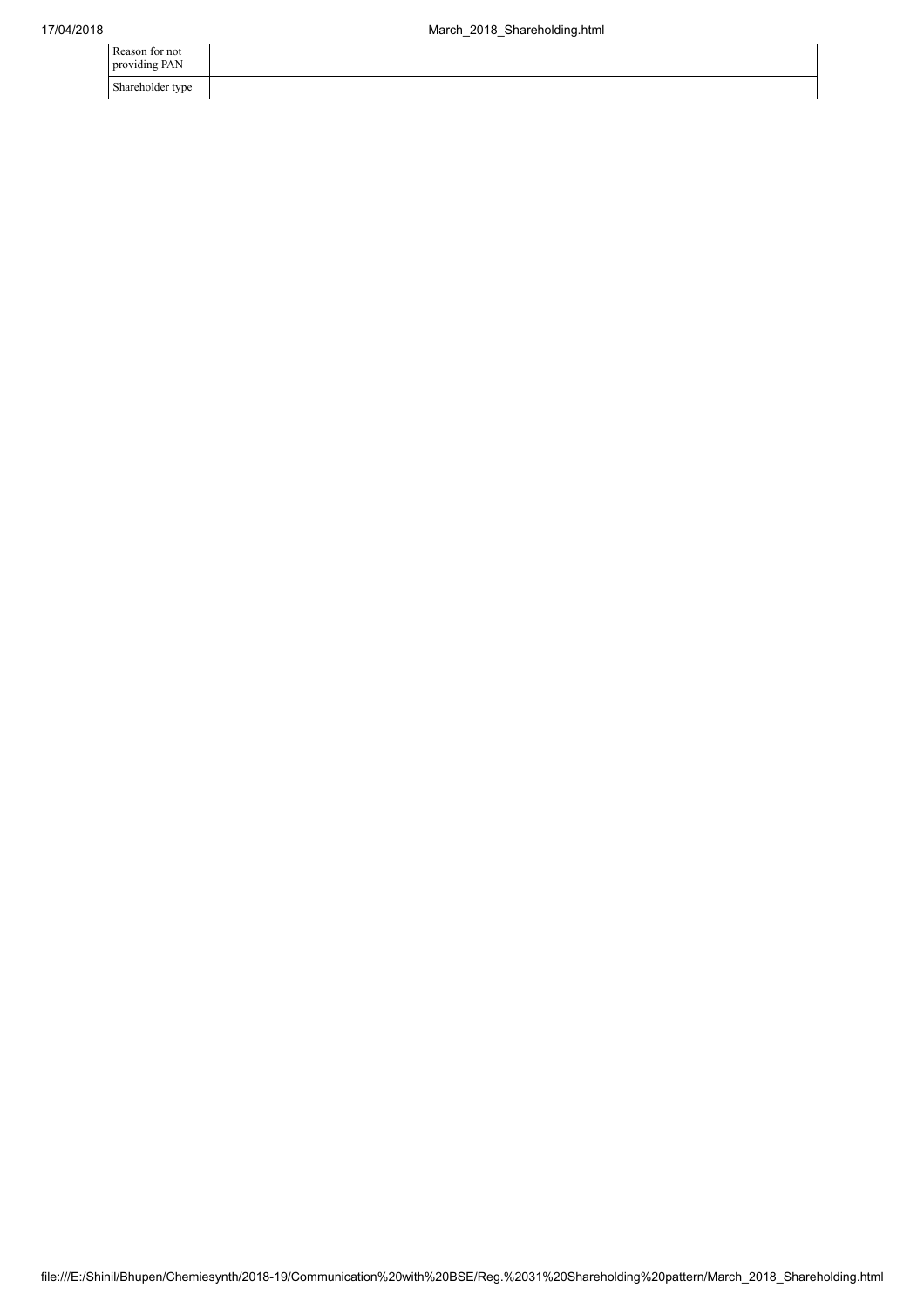$\overline{1}$ 

 $\overline{\mathsf{I}}$ 

| Individuals - ii. Individual shareholders holding nominal share capital in excess of Rs. 2 lakhs.                                                                                    |                                                               |                       |  |  |
|--------------------------------------------------------------------------------------------------------------------------------------------------------------------------------------|---------------------------------------------------------------|-----------------------|--|--|
| Searial No.                                                                                                                                                                          | $\mathbf{1}$                                                  |                       |  |  |
| Name of the<br>Shareholders (I)                                                                                                                                                      | <b>GAURAV MALLIK</b>                                          | Click here to go back |  |  |
| PAN(II)                                                                                                                                                                              | ZZZZZ9999Z<br>Total                                           |                       |  |  |
| No. of fully paid<br>up equity shares<br>held (IV)                                                                                                                                   | 128700                                                        | 128700                |  |  |
| No. Of Partly paid-<br>up equity shares<br>held (V)                                                                                                                                  |                                                               |                       |  |  |
| No. Of shares<br>underlying<br>Depository<br>Receipts (VI)                                                                                                                           |                                                               |                       |  |  |
| Total nos. shares<br>held $(VII) = (IV) +$<br>$(V)+(VI)$                                                                                                                             | 128700                                                        | 128700                |  |  |
| Shareholding as a<br>% of total no. of<br>shares (calculated<br>as per SCRR,<br>1957) (VIII) As a<br>% of $(A+B+C2)$                                                                 | 4.19                                                          | 4.19                  |  |  |
|                                                                                                                                                                                      | Number of Voting Rights held in each class of securities (IX) |                       |  |  |
| Class eg: X                                                                                                                                                                          | 128700                                                        | 128700                |  |  |
| Class eg:y                                                                                                                                                                           |                                                               |                       |  |  |
| Total                                                                                                                                                                                | 128700                                                        | 128700                |  |  |
| Total as a % of<br><b>Total Voting rights</b>                                                                                                                                        | 4.19                                                          | 4.19                  |  |  |
| No. Of Shares<br>Underlying<br>Outstanding<br>convertible<br>securities $(X)$                                                                                                        |                                                               |                       |  |  |
| No. of Shares<br>Underlying<br>Outstanding<br>Warrants (Xi)                                                                                                                          |                                                               |                       |  |  |
| No. Of Shares<br>Underlying<br>Outstanding<br>convertible<br>securities and No.<br>Of Warrants (Xi)<br>(a)                                                                           |                                                               |                       |  |  |
| Shareholding, as a<br>% assuming full<br>conversion of<br>convertible<br>securities (as a<br>percentage of<br>diluted share<br>capital) (XI)=<br>$(VII)+(X)$ As a %<br>of $(A+B+C2)$ | 4.19                                                          | 4.19                  |  |  |
| Number of Locked in shares (XII)                                                                                                                                                     |                                                               |                       |  |  |
| No. (a)                                                                                                                                                                              |                                                               |                       |  |  |
| As a % of total<br>Shares held (b)                                                                                                                                                   |                                                               |                       |  |  |
| Number of equity<br>shares held in<br>dematerialized<br>form (XIV)                                                                                                                   | $\boldsymbol{0}$                                              | $\boldsymbol{0}$      |  |  |
| Reason for not providing PAN                                                                                                                                                         |                                                               |                       |  |  |
| Reason for not<br>providing PAN                                                                                                                                                      | Textual Information(1)                                        |                       |  |  |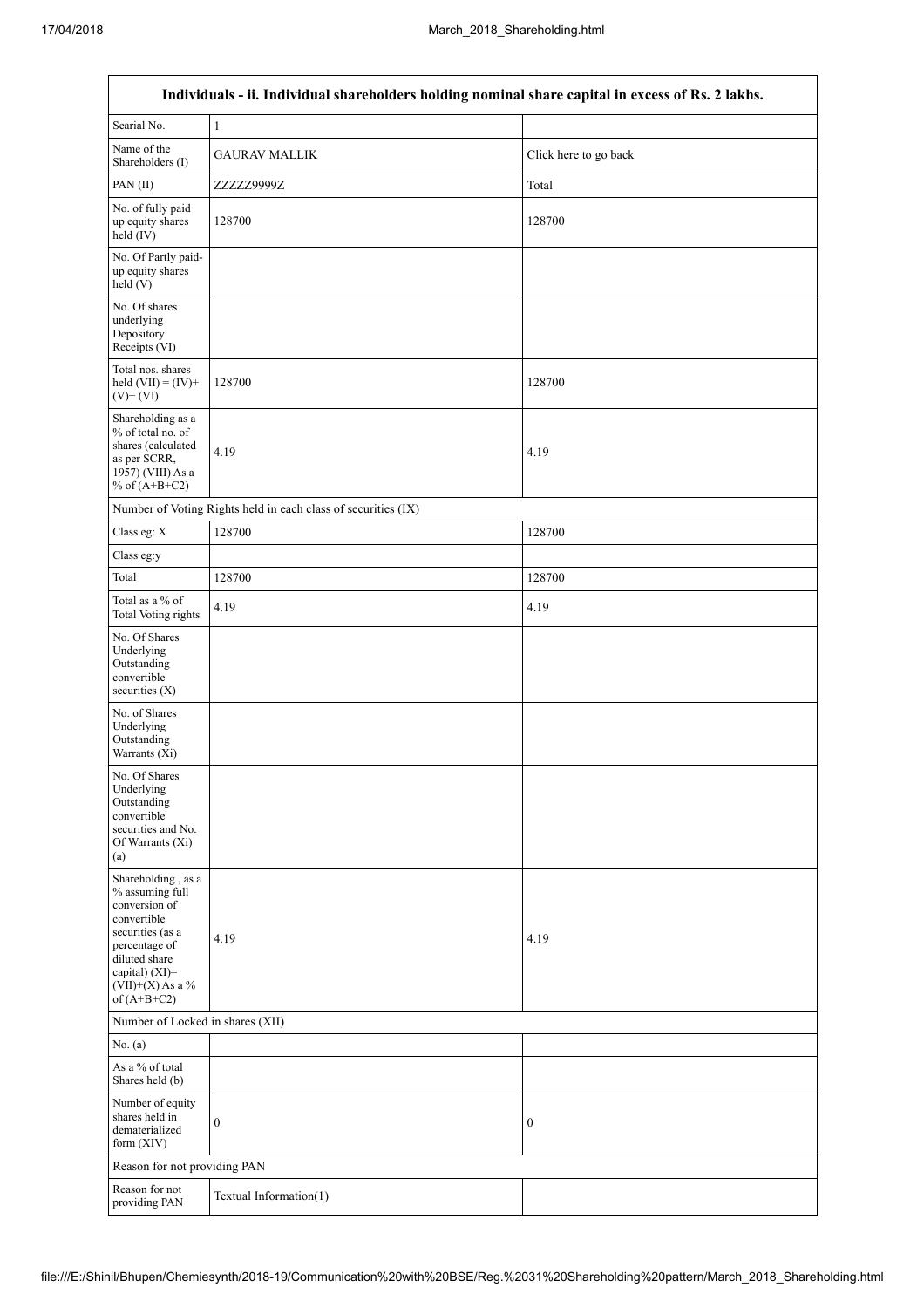|                        | <b>Text Block</b>    |
|------------------------|----------------------|
| Textual Information(1) | <b>NOT AVAILABLE</b> |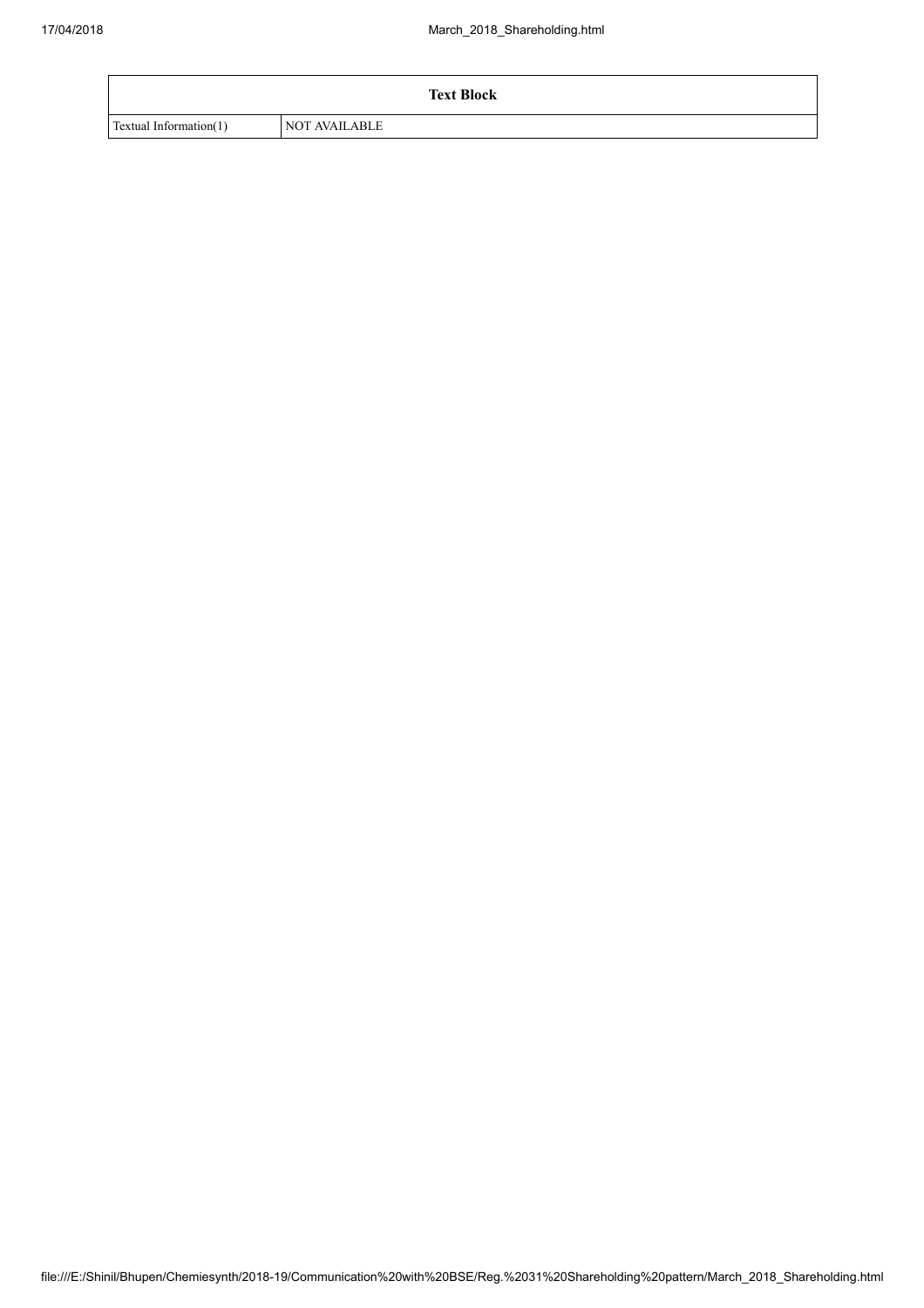| Any Other (specify)                                                                                                                                                                     |                            |                                                               |                                                  |                                           |                          |
|-----------------------------------------------------------------------------------------------------------------------------------------------------------------------------------------|----------------------------|---------------------------------------------------------------|--------------------------------------------------|-------------------------------------------|--------------------------|
| Searial No.                                                                                                                                                                             | $\mathbf{1}$               | $\overline{c}$                                                | $\mathfrak{Z}$                                   | $\overline{4}$                            |                          |
| Category                                                                                                                                                                                | <b>Bodies</b><br>Corporate | <b>Bodies Corporate</b>                                       | <b>Bodies Corporate</b>                          | <b>Bodies Corporate</b>                   |                          |
| Category / More<br>than 1 percentage                                                                                                                                                    | Category                   | More than 1 percentage of<br>shareholding                     | More than 1 percentage of<br>shareholding        | More than 1 percentage of<br>shareholding |                          |
| Name of the<br>Shareholders (I)                                                                                                                                                         |                            | <b>UNITED</b><br><b>PHOSPHOROUS</b><br><b>LIMITED</b>         | <b>SOUTH DELHI</b><br><b>INVESTMENTS (P) LTD</b> | <b>SRF</b>                                | Click here to<br>go back |
| PAN(II)                                                                                                                                                                                 |                            | AABCS1698Z                                                    | ZZZZZ9999Z                                       | ZZZZZ9999Z                                | Total                    |
| No. of the<br>Shareholders (I)                                                                                                                                                          | 6                          | $\mathbf{1}$                                                  | $\mathbf{1}$                                     | $\mathbf{1}$                              | 6                        |
| No. of fully paid<br>up equity shares<br>$\text{held} (IV)$                                                                                                                             | 1012000                    | 921000                                                        | 34900                                            | 32900                                     | 1012000                  |
| No. Of Partly paid-<br>up equity shares<br>held (V)                                                                                                                                     |                            |                                                               |                                                  |                                           |                          |
| No. Of shares<br>underlying<br>Depository<br>Receipts (VI)                                                                                                                              |                            |                                                               |                                                  |                                           |                          |
| Total nos. shares<br>held $(VII) = (IV) +$<br>$(V)+(VI)$                                                                                                                                | 1012000                    | 921000                                                        | 34900                                            | 32900                                     | 1012000                  |
| Shareholding as a<br>% of total no. of<br>shares (calculated<br>as per SCRR,<br>1957) (VIII) As a<br>% of $(A+B+C2)$                                                                    | 32.96                      | 30                                                            | 1.14                                             | 1.07                                      | 32.96                    |
|                                                                                                                                                                                         |                            | Number of Voting Rights held in each class of securities (IX) |                                                  |                                           |                          |
| Class eg: X                                                                                                                                                                             | 1012000                    | 921000                                                        | 34900                                            | 32900                                     | 1012000                  |
| Class eg:y                                                                                                                                                                              |                            |                                                               |                                                  |                                           |                          |
| Total                                                                                                                                                                                   | 1012000                    | 921000                                                        | 34900                                            | 32900                                     | 1012000                  |
| Total as a % of<br>Total Voting rights                                                                                                                                                  | 32.96                      | 30                                                            | 1.14                                             | 1.07                                      | 32.96                    |
| No. Of Shares<br>Underlying<br>Outstanding<br>convertible<br>securities $(X)$                                                                                                           |                            |                                                               |                                                  |                                           |                          |
| No. of Shares<br>Underlying<br>Outstanding<br>Warrants (Xi)                                                                                                                             |                            |                                                               |                                                  |                                           |                          |
| No. Of Shares<br>Underlying<br>Outstanding<br>convertible<br>securities and No.<br>Of Warrants (Xi)<br>(a)                                                                              |                            |                                                               |                                                  |                                           |                          |
| Shareholding, as a<br>% assuming full<br>conversion of<br>convertible<br>securities (as a<br>percentage of<br>diluted share<br>capital) $(XI)$ =<br>$(VII)+(X)$ As a %<br>of $(A+B+C2)$ | 32.96                      | 30                                                            | 1.14                                             | 1.07                                      | 32.96                    |
| Number of Locked in shares (XII)                                                                                                                                                        |                            |                                                               |                                                  |                                           |                          |
| No. (a)                                                                                                                                                                                 |                            |                                                               |                                                  |                                           |                          |
| As a % of total<br>Shares held (b)                                                                                                                                                      |                            |                                                               |                                                  |                                           |                          |
| Number of equity                                                                                                                                                                        | $\overline{0}$             | $\boldsymbol{0}$                                              | $\boldsymbol{0}$                                 | $\boldsymbol{0}$                          | $\boldsymbol{0}$         |

file:///E:/Shinil/Bhupen/Chemiesynth/2018-19/Communication%20with%20BSE/Reg.%2031%20Shareholding%20pattern/March\_2018\_Shareholding.html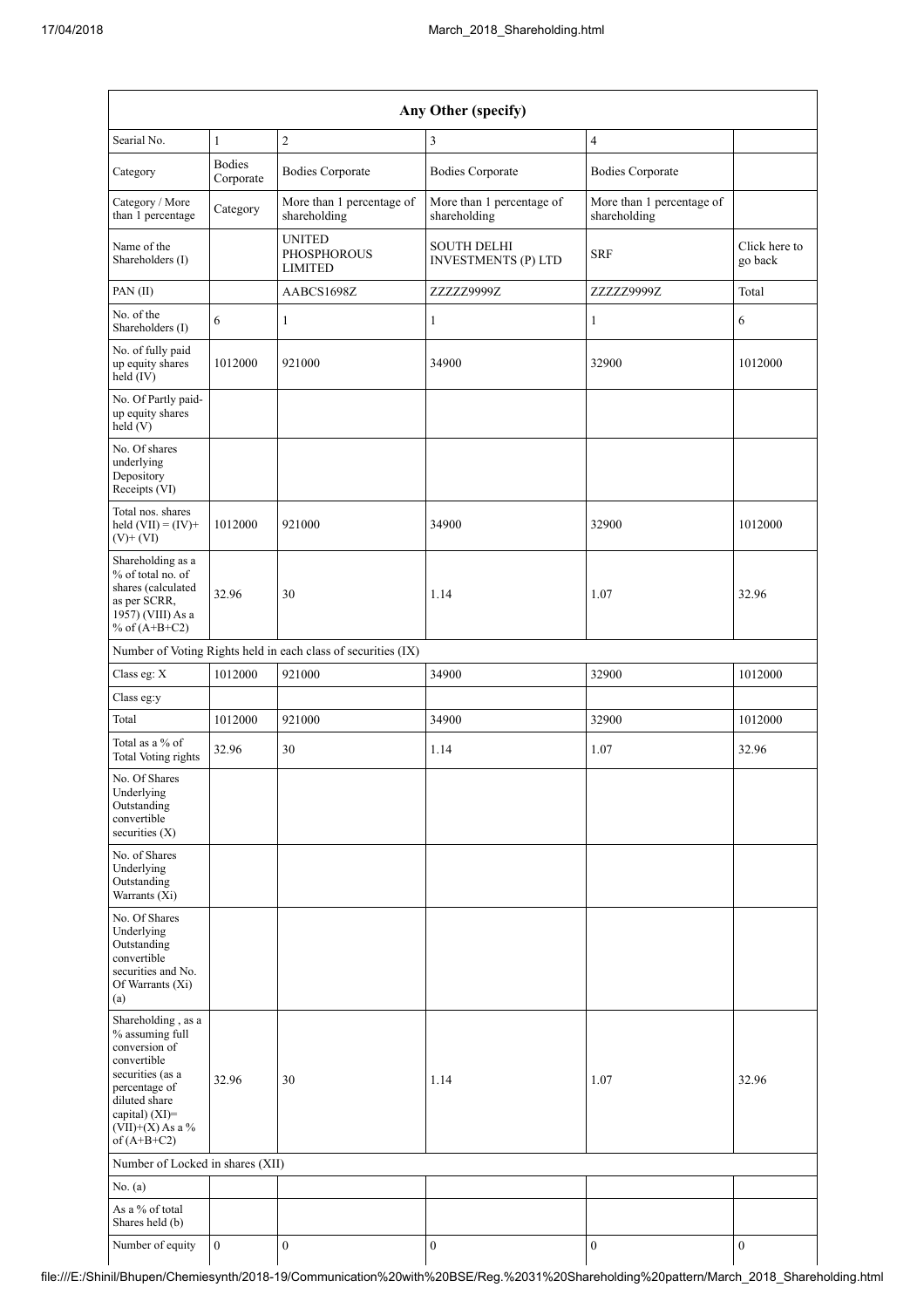| shares held in<br>dematerialized<br>form $(XIV)$ |  |  |                        |                        |  |
|--------------------------------------------------|--|--|------------------------|------------------------|--|
| Reason for not providing PAN                     |  |  |                        |                        |  |
| Reason for not<br>providing PAN                  |  |  | Textual Information(1) | Textual Information(2) |  |